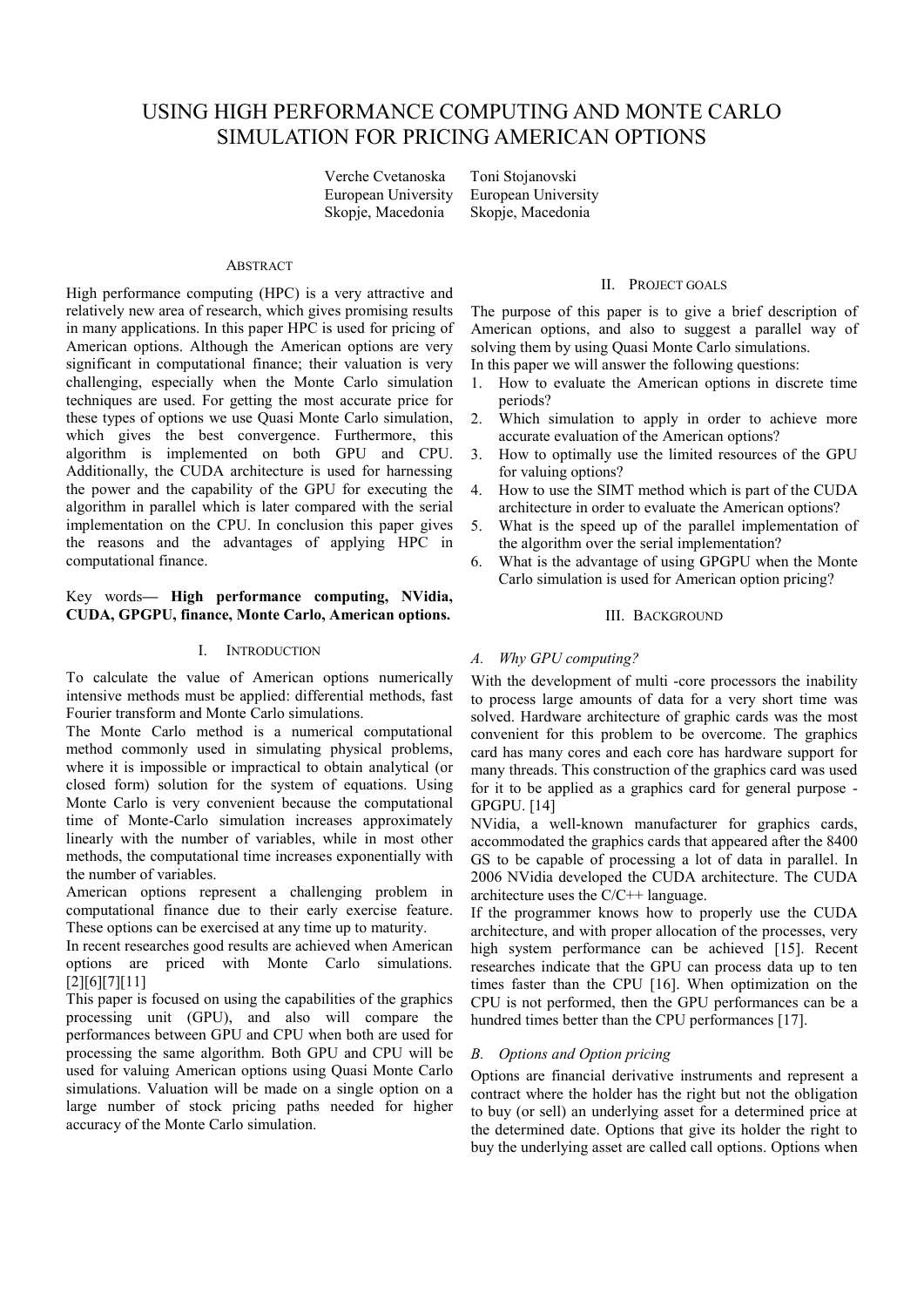the holder gains the right to sell the underlying asset for a determined price at the determined date are called put options. Options exist in two main categories: vanilla options and exotic options.

In 1973 Fisher Black and Myron Scholes developed a closed form solution to price plain vanilla European Call/Put options. This closed form solution today is known as the Black-Scholes formula [1].

Depending on when the option can be exercised, there are different types of options, such as European, Bermudan and American Options.

# *C. Black-Scholes model*

Black-Scholes model first appeared in 1972 as a title in the journal "Journal of Finance" in which Fischer Black and Myron Scholes did an empirical study. [2]

The Black-Scholes model is a model for pricing European options that can be exercised at the expiry date *T*. This model is the foundation for more complex models. This model provides a partial differential equation (PDE) for evaluation of the option price and is based on several assumptions, such as: the underlying asset price (spot price) follows a log normal distribution, the volatility of the underlying spot price is constant and the risk free rate of return is constant. [1]

#### *1) The Black Scholes pricing formulas*

The Black-Scholes formulas for pricing European call and put options at time *T*=0 are:

$$
c = S_0 * CND(d_1) - X * e^{-r*T} * CND(d_2)
$$
 (1)

$$
p = X * e^{-r*T} * CND(d_2) - S_{t_0} * CND(d_1). (2)
$$

$$
d_1 = \frac{\log(\frac{S_0}{X}) + (r + \frac{v^2}{2})T}{v\sqrt{T}}.
$$
 (3)

$$
d_2 = \frac{\log(\frac{S_0}{X}) + (r - \frac{v^2}{2})T}{v\sqrt{T}} = d_1 - v\sqrt{T}.
$$
 (4)

$$
CND(-d) = 1 - CND(d). \tag{5}
$$

where  $c$  is the value for a call option,  $p$  is the value of a put option, CND(*d*) is the Cumulative Normal Distribution function,  $S_0$  is the current price of the underlying asset, *X* is exercise price, *T* is expiry time, *r* is continuously compounded risk free interest rate, *v* is implied volatility for the underlying asset.

## *D. Monte Carlo and Quasi Monte Carlo*

Monte Carlo simulation is a popular technique for options pricing. Monte Carlo simulation is used for solving complex problems, such as high-dimensional integrals. While Monte Carlo is very useful for solving these major problems, it has one drawback, namely the need for great computing power. [3]

Monte Carlo simulation was invented by Stanislaw Ulam, Fermi Von Neumann and Metropolis in the 1940's. [4]. Monte Carlo simulation can be used for solving not just one but multiple problems. [18] An example of solving multiple problems at once is the pricing of options where at once thousands of options need to be priced. The Monte Carlo approach simulates paths for asset prices. Because many independent paths need to be calculated at once, it becomes clear that one of the most important features of the Monte Carlo simulation is the parallelization. The Monte Carlo simulation converges faster for more dimensional problems, requires less memory and its programming is easier than others techniques for pricing options.

The difference between Monte Carlo and Quasi Monte Carlo is that points in Monte Carlo  $(x_1, x_2, x_3, \ldots, x_N)$  are randomly chosen and independent, unlike the Quasi Monte Carlo simulation where points are generated quasi randomly. In many applications, this method proved to be a method with more advantages compared to the traditional Monte Carlo simulation method. This is due to its faster convergence and higher accuracy [5][6][7] [8] [9].

We use the Quasi Monte Carlo approach because it improves the convergence properties of the Monte Carlo techniques.

In our algorithm for pricing American options our purpose is to generate multiple samples for each path. We perform permutation on the quasi-random arrays by using linear congruential generator in order to generate statistically independent samples for each path. These samples are generated with uniform distribution by this quasi-random generator, and then they are normally distributed *N*(0, 1) by using the Moro Inverse Cumulative Normal Distribution.

When the Monte Carlo simulation is used for option pricing it actually estimates the expected *put* and *call* values. The core of this method is corresponding to the underlying Wiener process described in [1], generating *N* numeric samples using normal or pseudo normal distribution *N*(0,1). This process then averages the possible end period stock profits for every single path:

$$
c_{mean}(S_t, T) = \frac{1}{N} \sum_{i=1}^{N} c_i(S_t, T)
$$
 (6)

$$
p_{mean}(S_t, T) = \frac{1}{N} \sum_{i=1}^{N} p_i(S_t, T)
$$
 (7)

By discounting the estimated future price with  $e^{-rT}$  we get an estimation of the present fair value of the derivative:

$$
(p/c)_{fair}(S_t, 0) = (p/c)_{mean}(S_t, T)e^{-r*T}
$$
 (8)

Here  $c$  (call) and  $p$  (put) values are calculated by (6) and (7).

## *E. American options*

The early methods used for pricing American options were binomial trees and other lattice methods, such as trinomial trees and finite difference methods. These methods were used to solve the partial differential equation (PDE) and its associated boundary value.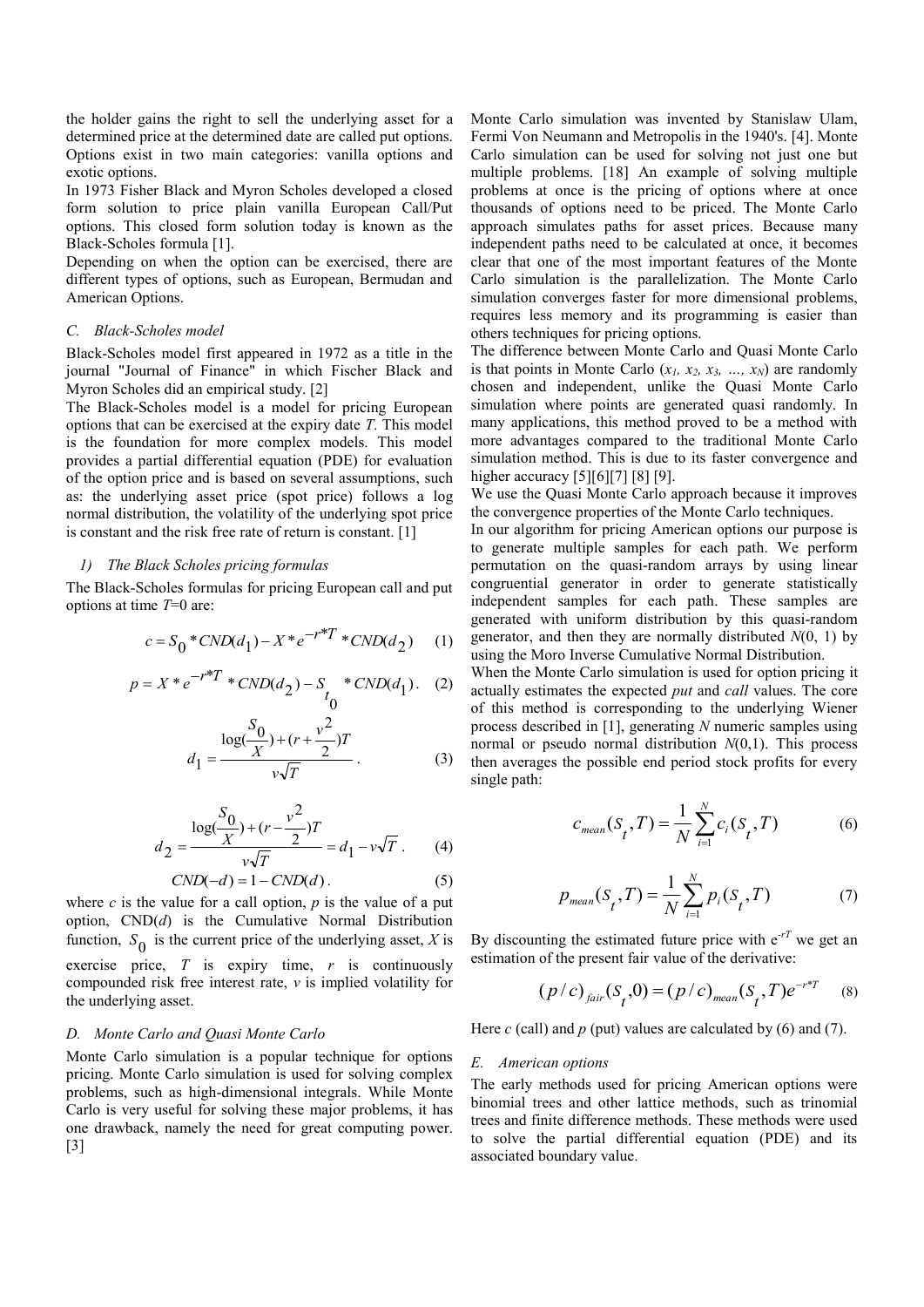Unlike European options where the holder exercises the options at maturity, the American option gives the holder the right to choose when to exercise the options, that is, the holder has the right to exercise the option at any moment up to the maturity of the option.

American options always give higher value for the option than European options, because at least the final option value is equal to the European option price.

Pricing the American option with Monte Carlo simulation is very difficult because of the inability to approximate in continuous time and because of the American options early exercise feature. [9][10][11][12]

In order to avoid this problem, American options are considered as Bermudian options. In Bermudian options the whole time period is divided into several discrete times. For example, if American option can be exercised in any point of time *t* where  $0 \le t \le T$ , in Bermudian style options, the option can be exercised only at a fixed set of times  $0 \le t_1 \le t_2 \le t_3 ... \le$ *tn=T.*

In the American option pricing, the option holder compares the early exercise value and expected continuation value. This helps him to decide to early exercise the option or to keep it for the later time, when its value will be higher because his intention is to maximize the income, that is, to get the most optimal value for the given option.

Exercise boundary is an essential term in American option pricing. The exercise boundary refers to a threshold value for each time step, which shows if the option should be exercised or not.

For a call option, the holder should exercise the option when the value of the option is above the exercise boundary whereas for the put it is the opposite. The boundary at maturity is the exercise price, or the European option price.

Different methods make approximation of the exercise boundary in different ways. Simulation techniques like Monte Carlo try to find the optimal option value for every path where the value is above the exercise boundary, and then make the approximation.

Methods and techniques for pricing American options are described in section IV.

# IV. RELATED WORK

In [10], Broadie and Glasserman developed algorithm for pricing American- style securities using Monte Carlo with two branch processes. The first process gives an upper bound on the option price and the second gives a lower bound on the option price. The two processes converge to the true price.

Rogers in [11] also developed an algorithm for pricing American options using Monte Carlo simulation. He uses direct simulation approach, based on dual formulation on the optimal exercise problem. This method leads to an upper bound on the option price. Van Roy and Tsitsiklis [19] have introduced simulation-based methods for pricing the complex American option by iteration.

## V. ALGORITHM

The algorithm that we implemented is based on backward induction or dynamic programing principle. This approach is similar to [9] and [19], but the difference is that they don't calculate the option in the period  $[t_{m-1}, t_m]$  with the Black-Scholes formula

Our purpose by using this approach is to find the optimal exercise boundary by which we will get upper bound on the value of the American option.

Because of inability to estimate the American option price in continuous time, let's suppose that the American option is the Bermudian type of option with the possibility to exercise the option in discrete time steps *T = {t1, t2, t3, t4, ..., t<sup>m</sup> =T }*.

Since there is no optimal strategy for exercising the option, we start from the period T and continue backward through all time points.

The price of the American option is at least equal to the European one. If the American option is exercised at expiry time  $t_m = T$ , then the price of the American option is equal to the price of the European option.

Expiry period is divided by *m* equally spaced points. The distance between the points is  $t=T/(m+1)$ . The points are  $t_i$  for *i*={1,2,…,*m*}.

At the point  $t_{i-1}$  the underlying stock is approximated by the Monte Carlo simulation

$$
S_{t_{i-1}} = S_{(t_{i-1})-1} * e^{((\mathbf{r} - \frac{1}{2}v^2) * \mathbf{t} + v * \sqrt{\mathbf{t}})(z_{i-1})}
$$
(9)

We need the underlying asset value at time *ti-1* in order to calculate the exercise boundary in the period  $[t_{i-1}, t_{i}].$ 

Here we make an assumption that at time  $t_0$  the underlying price is the primary underlying price, and at time  $t_i$  the value of the underlying asset is equal to the exercise value.

The calculation of the exercise boundary is performed by using the Black-Scholes formula  $c(S_{t_{i-1}}, X, t, v, r)$  (1).

After calculating the value of the call option for the period [*ti*-<sup>1</sup>,*ti*] this value will be the exercise boundary for the previous point  $t_{i-1}$ . At time point  $t_{i-1}$  the call value is calculated by:

$$
c_{t_{i-1}} = \max(S_{t_{i-1}} - X, c(S_{t_{i-1}}, X, t, v, r)) \tag{10}
$$

Continuing backward, the value of the call option is calculated by:

$$
c_{t_{(i-1)-1}} = \max(S_{t_{(i-1)-1}} - X, c_{t_{i-1}} * e^{-r^{*}(t)})
$$
(11)

Here *X* is the exercise price, *r* is the risk free rate of return, *v* is the volatility,  $t$  is the time point, and  $z_i$  is the random generated sample for every time step. Then we approximate the final call value by using (6).



Figure 1: Value of American option vs. number of exercise points.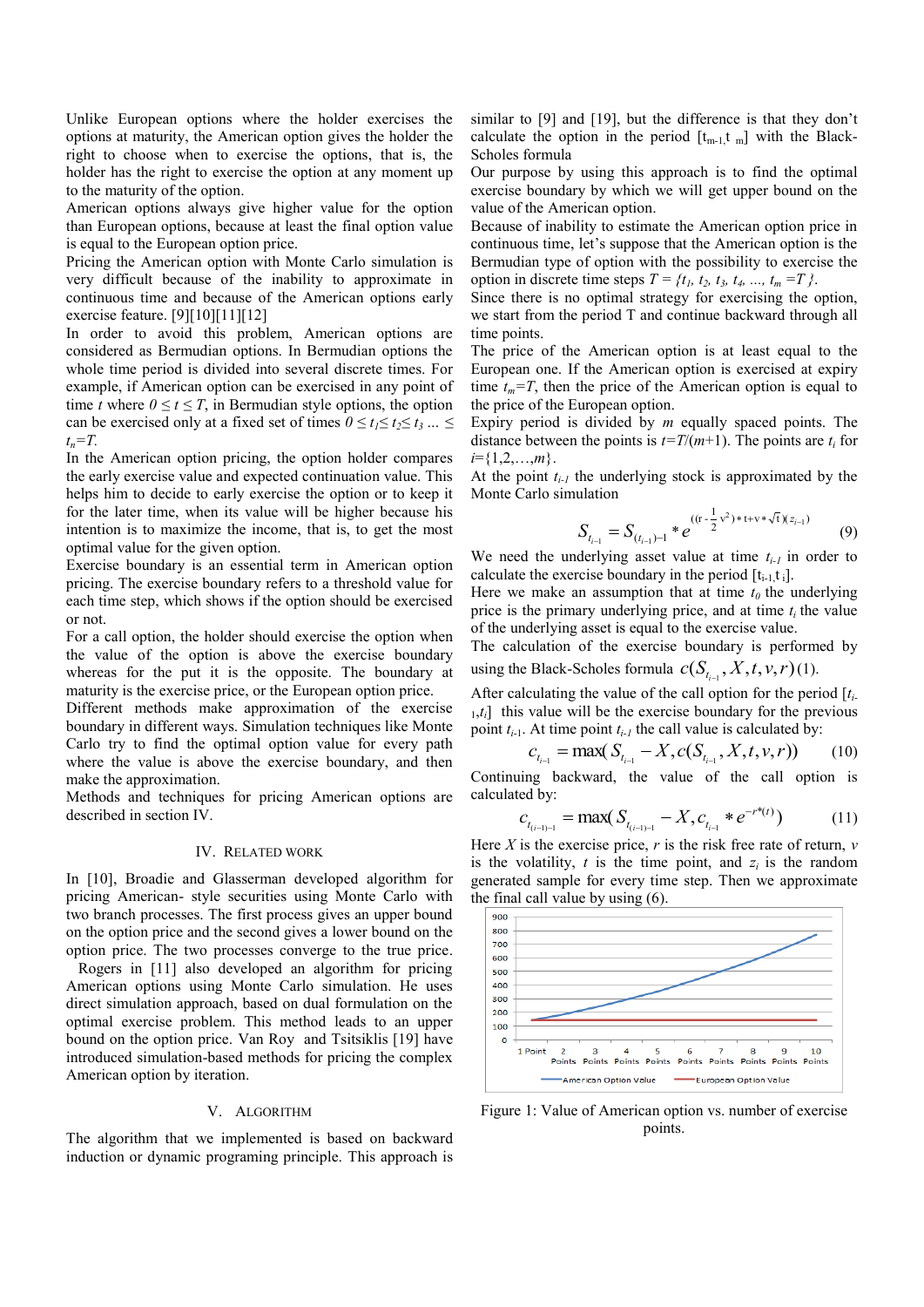In this algorithm we assume that all future values of the underlying stock price are known, and we can choose the best time point to exercise the option. Therefore, the algorithm gives the upper bound the value of the American option.

Figure 1 shows the value of the American option as a function of the number of exercise points.

# VI. CUDA ARCHITECTURE AND PARALLEL IMPLEMENTATION

Developing a parallel algorithm is not an easy task to do. Our algorithm is based on the NVidia SDK samples for pricing the European Options with Monte Carlo simulation. In order to implement parallel and accurate algorithm for pricing American options with Quasi Monte Carlo simulation we modified and adopted these samples [16]. We must consider the CUDA resource constrains, such as memory bandwidth, number of blocks, threads etc. in order to implement an effective and fast algorithm.

First of all there are multiple types of CUDA memories, such as, registers, shared memory, and constant memory. These memories can be accessed at higher speed and in more parallel manner than the global memory.

The techniques which are very important for achieving the performance upgrading are titled as: Reduction technique, Global memory bandwidth, Dynamic partitioning of the SM resources, Data prefetching and Instruction mix

The reduction technique is very important when we want to achieve fast program execution and proper thread organization.

By using this technique divergence is avoid within the warp. That is accomplished by adding every element within shared memory with the element which is half section away from it. The size of the section is equal to the block size. All threads within the warp follow the same path for execution.

Divergence is avoided by using this way of calculating partial sums, but there is still a one problem, half of the elements remain idle after the first loop, and more and more after every loop. Solution to this problem is to halve the number of blocks and to replace them into the single load.

This means that we put the result from the one thread from global memory and the other thread from global memory which is half a section away from the first one into the shared memory directly. The second element is further half a section than the first element. This helps all threads within the blocks to be used.

Another technique very important is the instruction mix. Using this technique we can achieve performance improvements when we avoid loops, calculation using floating point number etc. Because the technique mentioned above uses loops for each iteration, in order to calculate the section size, the following change is performed. Because the maximum thread block size is 512, we calculated every possible block size and put that in the runtime.

|  | if (blockSize $\ge$ = 512) { |  |
|--|------------------------------|--|
|--|------------------------------|--|

|  |  |  |  | if (tid < 256) { add[tid] += add[tid + 256]; } _ syncthreads();} |
|--|--|--|--|------------------------------------------------------------------|
|--|--|--|--|------------------------------------------------------------------|

Also when the number of threads within the warp is smaller than 32, instructions within the warp are SIMD synchronous. So it is recommended to use the unrolling of the loop by defining all the possibilities for adding threads. When the

number of threads is smaller than 32 it is recommended to avoid the method\_\_syncthreads() because it can affect the performance.

The global memory bandwidth also had to be taken into account. In order to get maximum speed accesses to global memory, and also fast global memory response, we used the technique called coalescing. With this technique we load threads going through the column instead of loading from the row.

We also used the technique called dynamic partitioning of the SM resources. In our algorithm we check for the number of paths used. If the number is large, than smaller number of blocks will be used but larger number of threads. Because the number of registers required is large, the accommodated number of blocks will be small. By using this technique we make dynamic partitioning of the SM resources. This helps performance improvement to be achieved because the resources in SM are limited.

By using the samples from [20] and [16] we succeeded to implement an algorithm which works very fast and accurately.

The test results are made on a system which uses Intel Core i7 2.20 GHz processor, and on a graphics card NVidia GeForce GT 540 M. The GPU has 96 CUDA cores and is supported for using the CUDA architecture.

Our test results show that when more threads are used for observing huge number of paths then we get a significant increase in performance. If the number of blocks is higher than is necessary for performing the valuation, by the results below in the Table 2, it is easy to notice that it can cause degradation of the performance. It is noticeable that we need to know how to use the resource constrains in order to achieve a performance increase.

In the Table 2, below are listed the achieved increases in performance, which depend on the number of paths, number of threads per block, and the number of blocks per option, used for the Monte Carlo simulation.

In Table 2 below when the number of paths is smaller than 8192, then one block per option is used.

Table 2: GPU and CPU speed comparison.

| <b>Threads</b><br><b>Blocks</b> Per<br>option<br>Speed | 256<br>64<br><b>CPU</b> | 512<br>6<br><b>CPU</b> | 256<br>64<br><b>GPU</b> | 512<br>16<br><b>GPU</b> | 512<br>64<br>GPU |
|--------------------------------------------------------|-------------------------|------------------------|-------------------------|-------------------------|------------------|
| 10                                                     | 0.08                    | 0.09                   | 0.04                    | 0.06                    | 0.04             |
| 100                                                    | 0.18                    | 0.24                   | 0.06                    | 0.07                    | 0.04             |
| 1000                                                   | 1.27                    | 123                    | 0.09                    | 0.04                    | 0.06             |
| 10000                                                  | 11.9                    | 11.43                  | 0.09                    | 0.07                    | 0.04             |
| 100000                                                 | 110.62                  | 110.24                 | 0.13                    | 0.08                    | 0.16             |
| 200000                                                 | 229.02                  | 222.02                 | 011                     | 0.09                    | 0.16             |
| 300000                                                 | 337.91                  | 335.34                 | 0.12                    | 0.11                    | 0.20             |
| 500000                                                 | 555.97                  | 563.49                 | 0.18                    | 0.15                    | 0.20             |
| 1000000                                                | 1100.15                 | 1125.76 0.23           |                         | 0.16                    | 0.21             |

The results from Table 2 demonstrate that when the number of paths used for the simulation is small then the execution times on CPU and GPU are very close. For ten paths the CPU